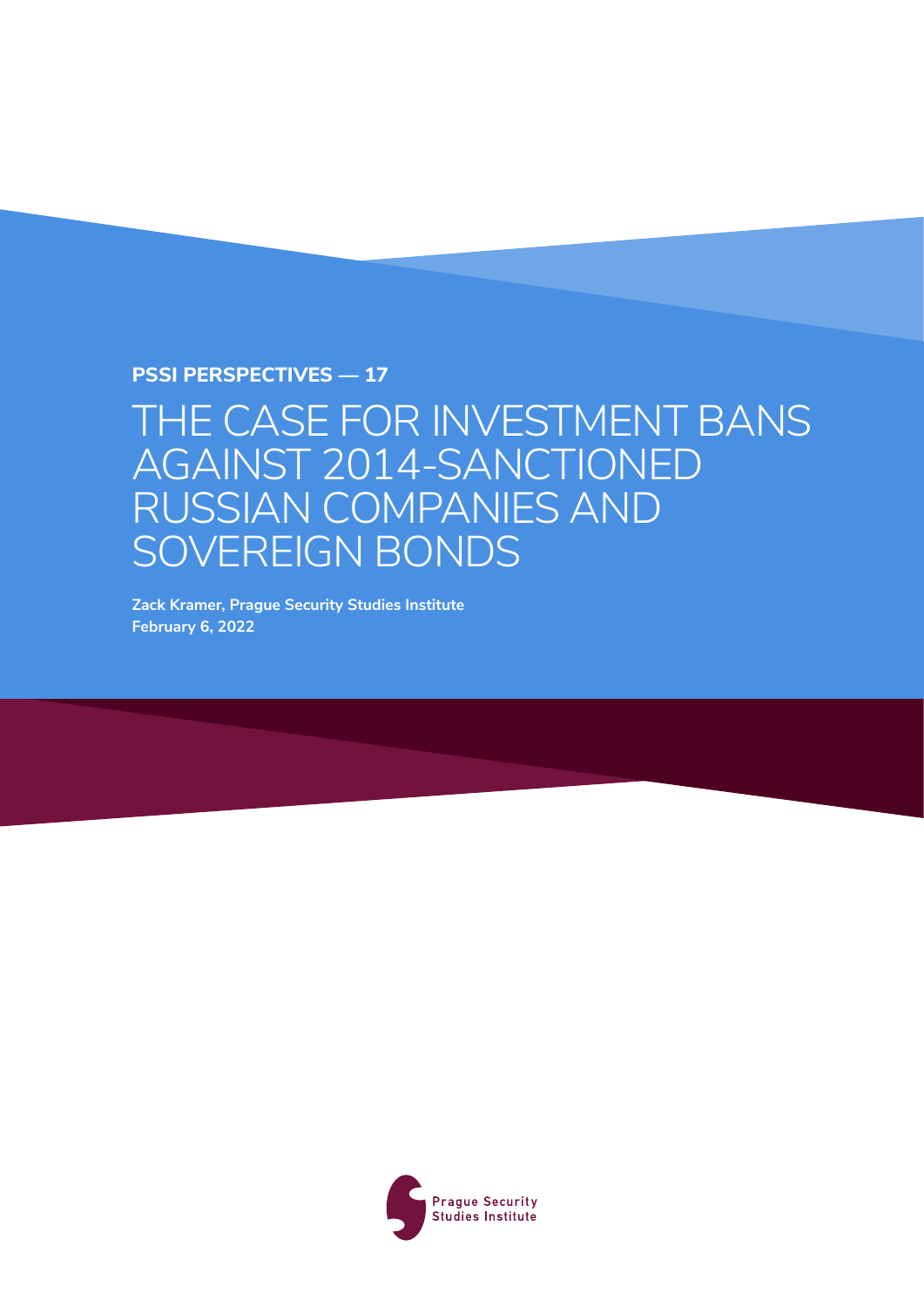

# THE CASE FOR INVESTMENT BANS AGAINST 2014-SANCTIONED RUSSIAN COMPANIES AND SOVEREIGN BONDS

**Author: Zack Kramer, PSSI Research Fellow**

#### **INTRODUCTION**

As tensions continue to mount along Ukraine's borders, it is past time to take stock of what non-military tools the EU and NATO have at their disposal, a process presently underway. It is crucial that the U.S. and European nations clearly communicate the prospective costs to the Kremlin associated with a second Russian military incursion, otherwise this exercise will have insufficient deterrence value. Thus far, it is quite apparent that the allies have not achieved "critical mass" on menacing economic and financial sanctions, as Moscow continues to ramp up its military threat.

One reason that the Kremlin remains unconvinced that it faces draconian penalties in the economic and financial domain is what it does not see: active allied planning for capital markets sanctions against Russia's most prominent publicly traded companies in allied markets. It should be self-evident that NATO countries should not permit scores of millions of unwitting retail investors in their member states to continue funding the same companies that the U.S. and some other governments sanctioned in 2014 – and perhaps will again in 2022.

In reviewing all of the notional lists appearing in the media of potential economic and financial sanctions against the Kremlin in the event of a second military invasion of Ukraine, nowhere can be found the expulsion of already sanctioned Russian companies from the US and allied capital markets – despite it being a highly effective and necessary sanctions tool. At most, there has been some muttering about a prohibition on the purchase and holding of Russian sovereign bonds (including via the secondary markets) – an important step, but far too limited.

There are presently eight major Russian companies sanctioned by the United States for Russia's 2014 invasion that are presently included in the investment portfolios of well over 100 million unknowing European and American retail investors. Beyond sanctions imposed and administered by the U.S. Treasury Department's Office of Foreign Assets Control, half of these eight companies also appear on the Commerce Department's "Entity List", basically prohibiting the sale of American equipment and technology to enterprises appearing on the list because of their egregious human rights and national security abuses.

These companies are:

**Gazprom\* Sberbank Lukoil\***

**Novatek Surgutneftegaz\* Rosneft\***

**VTB Bank Transneft.** 

\* Denotes companies that are also on the US Entity List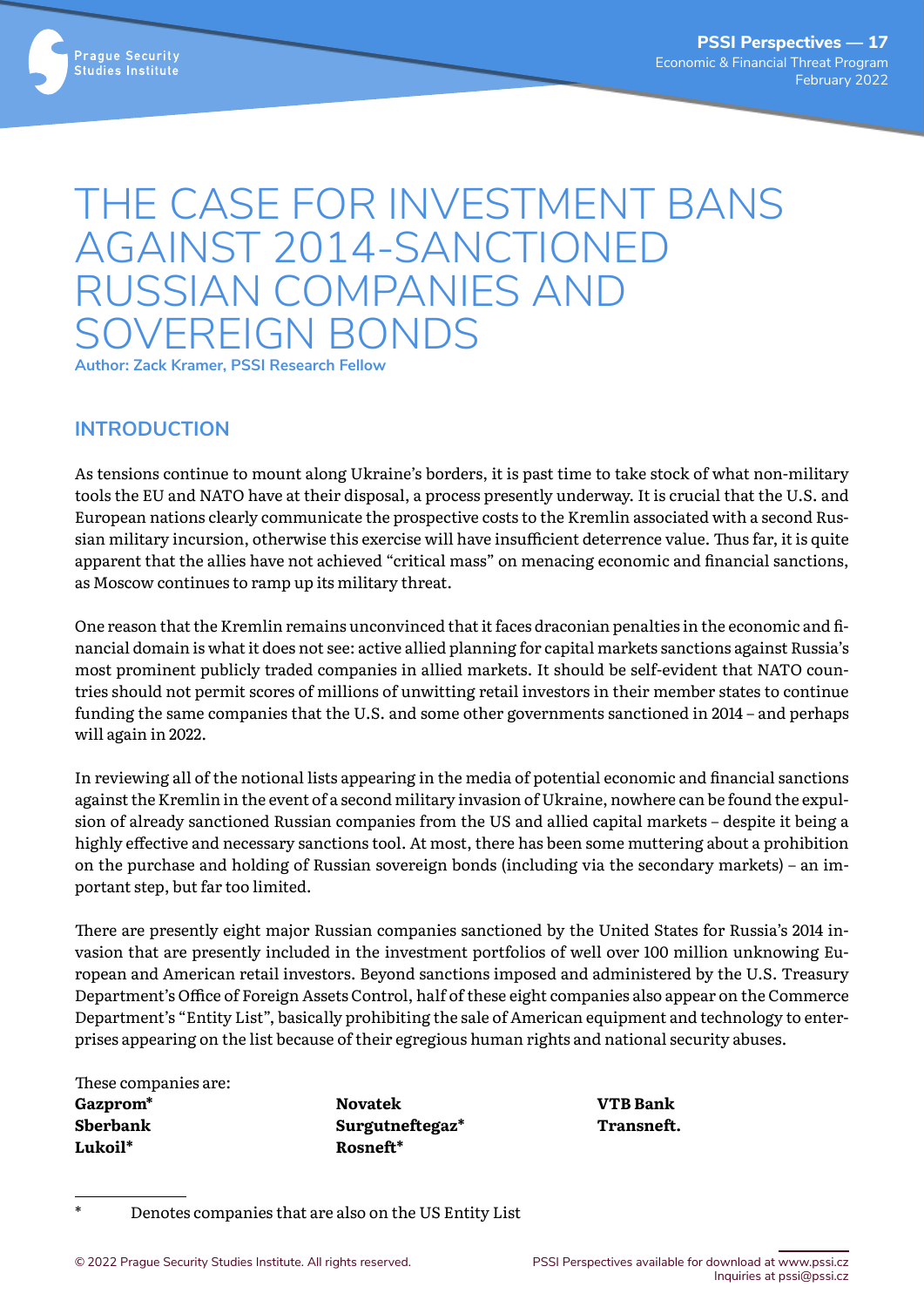

*Should a second invasion take place, failure to expel these companies forthwith from allied capital markets and make it illegal for U.S. and allied investors to hold the securities of these companies anywhere in the world would further embolden the Kremlin and signal a glaring lack of resolve to defend our common security, fundamental values and retail investors.* 

#### **MECHANICS**

The majority of allied investors holding the stock of sanctioned Russian enterprises do so through index funds and other passive investment vehicles, particularly Exchange-Traded Funds (ETFs). Such index funds are derived from the products of major index providers such as MSCI, FTSE-Russell and S&P Dow Jones Indices, which often include these companies' stocks in their emerging markets and international indices. Passive investment products – notably Exchange-Traded Funds – benchmarked against these indices provide no disclosure whatsoever concerning the material risks associated with their being officially sanctioned by the U.S., and in half the cases twice (i.e., OFAC and Entity Lists),

Investment managers are generally motivated to purchase and hold risky Russian stocks and bonds because of the higher rates of profit they offer compared to their lower-risk, lower-return Western corporate counterparts. This risk/reward tradeoff is particularly evident in the bond markets.

U.S. Treasury bills and the German bund serve as benchmarks for low-yield, minimal-risk bonds for the U.S. and European markets, respectively, and both currently offer interest rates near zero on 10-year bonds, suggesting virtually no possibility of default. Bonds issued for the same term by the Russian government yield interest of over 9%, indicating the extent of the reward the government must offer to compensate for its default risk and to lure yield-hungry investors. This narrow focus on maximizing profits (and fees) has driven many investment managers into Russian markets, despite the risk to their corporate brands and reputations.

### **PRESENCE ON KEY EUROPEAN EXCHANGES**

These same Russian stocks and bonds are being traded in European capital markets. In reviewing European exchanges, our research findings were as follows:

|                          | Direct Equity<br>Trading in                  |                               |                  |                                  |                       |                |                                  |                            |
|--------------------------|----------------------------------------------|-------------------------------|------------------|----------------------------------|-----------------------|----------------|----------------------------------|----------------------------|
| Exchange                 | Sanctioned<br>Russian<br>Companies<br>(ADRS) | Russian<br>Sovereign<br>Bonds | MSCI EM<br>Index | MSCI<br>ACWI<br>EX-U.S.<br>Index | MSCI<br>ACWI<br>Index | MSCI<br>Russia | <b>FTSE</b><br>Emerging<br>Index | FTSE<br>All-World<br>Index |
| Borsa Italiana – Milan   |                                              |                               |                  |                                  |                       |                |                                  |                            |
| Frankfurt Stock Exchange |                                              |                               |                  |                                  |                       |                |                                  |                            |
| Euronext Paris           |                                              |                               |                  |                                  |                       |                |                                  |                            |
| London STock Exchange    |                                              |                               |                  |                                  |                       |                |                                  |                            |

It is not only the more established and larger European capital markets that have considerable risk exposed to publicly traded Russian companies. The Czech pension funds also have holdings in MSCI indices, including these U.S.- sanctioned Russian enterprises.